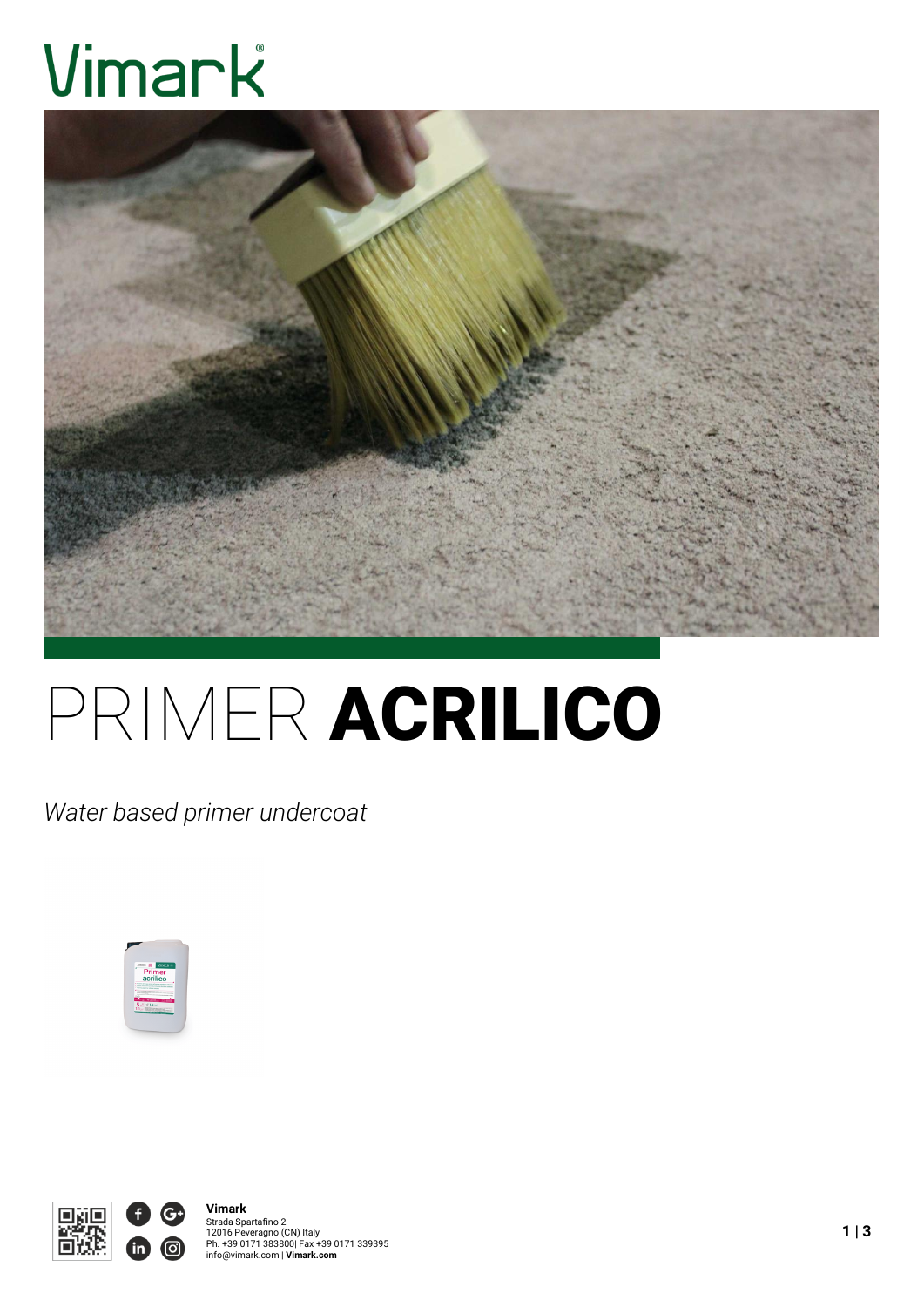

### PRIMER ACRILICO

Edition: March 2019 © Vimark



### **DESCRIPTION PRIMER ACRILICO** is a ready-to-use water based primer undercoat, based on special polymer, to consolidate and standardize the absorptions of both external and internal surfaces. The film generated by the product consolidates the treated surface, improves the adhesion between the substrate and subsequent coatings such as plaster, skim coats, paints and tile adhesives, wallpaper etc. The product is suitable on surfaces of cement, lime, gypsum, gypsum panels, plasterboard, anhydrite screeds, etc. **PRIMER ACRILICO** evens out the absorption on the treated surface to improve application of mineral finishes extending working time and reducing the risk of cracking. COMPOSITION **PRIMER ACRILICO** is a single component liquid product based on special stabilised copolymers in aqueous dispersion. **SUBSTRATE** PREPARATION / PRE-TREATMENT The substrates must be perfectly seasoned and dry, stable, free of dust and inconsistent parts. Leave to season until the binder in new patches of plaster has completely set. Thoroughly clean the surfaces to remove all traces of dust, dirt, grease or efflorescence. For application on gypsum or anhydrite-based substrates, it is recommended to lightly sand the surfaces to be treated before applying the primer. In the presence of paint or synthetic or mineral coatings, partially degraded, remove loose parts. Remove any mildew formations prior to neutralization. MIXING AND APPLICATION Shake the plastic can of **PRIMER ACRILICO** before use. Apply thoroughly over the entire surface to be coated, using a brush or spray, a coat of **PRIMER ACRILICO**. Wait for complete drying before applying the finish. Any fillings performed after the first coat of paint should be isolated. Wait at least 4 hours before applying the finishing product. **TOOL CLEANING** Clean all equipment and tools with water immediately after use. YIELD / **CONSUMPTION** 0.1-0.15 L per  $m^2$ . COLOUR COPALESCENT White. Transparent after application. PACKAGING Plastic can of 5 litres. EXPIRATION / **CONSERVATION** 12 months from the date of production. Keep the product in its original packaging, intact and protected from moisture and frost. WARNINGS: Do not apply in temperatures inferior of +5°C, in the presence of strong wind, rain or in direct sunlight. During summer months, the temperature when applying should not be above +40°C. Do not apply to surfaces that are wet, frozen or thawing or when freezing temperatures are forecast within 24 hours after applying. Do not use on rising damp. Protect from frost. **PRODUCT DATA** *• Appearance* Liquid **Colour** Colour Colour Colour Colour Colour Colour Colour Colour Colour Colour Colour Colour Colour Colour Colour Colour Colour Colour Colour Colour Colour Colour Colour Colour Colour Colour Colour Colour Colour Colour Col *Density* 1,00 ± 0,05 kg/L EN ISO 2811 *Volume solid* 13,3 ± 1 w/w EN ISO 3251 APPLICATION DATA *Min. temperature for application* + 5°C *Max. temperature for application*  $+40^{\circ}$ C ■ Temperatura minima formazione del film **+2°C Surface drying time** 30-45 minutes *Waiting time between coating* ≥ 4 hours *Overpainting* 12 hours **TECHNICAL DATA B** *Brookfield viscosity at 20°C* 250 ± 50 kg/L cPs ASTM D 2196 ■ *pH* 8,5 ÷ 9 VOC *Category* Binding primers (WB/h) *VOC limits category* 30 g/l (2010) *Maximum VOC product content* 10 g/l